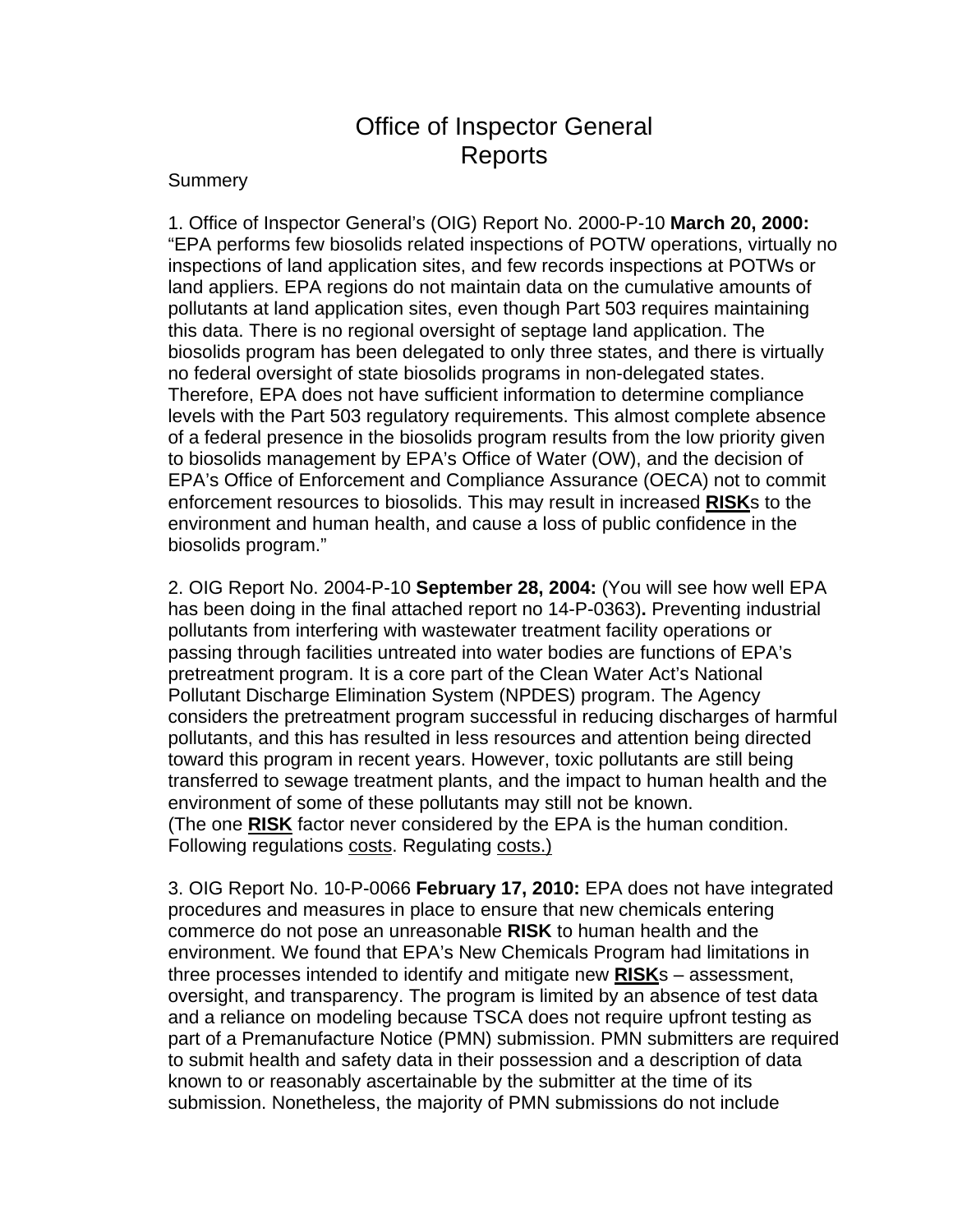chemical toxicity or environmental fate data. Oversight of regulatory actions designed to reduce known **RISK**s is a low priority, and the resources allocated by EPA are not commensurate with the scope of monitoring and oversight work. In addition, EPA's procedures for handling confidential business information requests are predisposed to protect industry information rather than to provide public access to health and safety studies.

4. OIG Report No. 12-P-0508 **May 25, 2012:** Since 1980, EPA has not used its RCRA authority to determine whether pharmaceuticals may qualify as hazardous waste. EPA also has not established a process for the regular identification and review of pharmaceuticals that may qualify for regulation as hazardous waste. Without a regular process, EPA cannot provide assurance that pharmaceuticals that may pose a hazardous **RISK** to human health and the environment have been identified. We identified eight chemicals found in pharmaceuticals that meet EPA's criteria for regulation as acute hazardous waste, but wastes containing these chemicals are not regulated as such. There are over 100 drugs that federal occupational safety organizations have identified as hazardous but may not have been reviewed by EPA to determine whether they may qualify as hazardous waste. EPA staff stated they have started examining these drugs for listing as hazardous waste. Further, the state of Minnesota recently noted that there has been a proliferation of pharmaceutical development since RCRA regulations were established. Our review has identified a **RISK** that there are unknown but potentially dangerous unregulated HWPs that may be unsafely disposed and released into the environment.

5. OIG Report No 14-P-0363 **September 29, 2014:** Management controls put in place by the EPA toregulate and control hazardous chemical discharges from sewage treatment plants to water resources have limited effectiveness. The EPA regulates hazardous chemical discharges to and from sewage treatment plants, but these regulations are not effective in controlling the discharge of hundreds of hazardous chemicals to surface waters such as lakes and streams. Sewage treatment plant staff do not monitor for hazardous chemicals discharged by industrial users. This is due to a general regulatory focus on the priority pollutants list that has not been updated since 1981, limited monitoring requirements, limited coordination between EPA offices, a lack of tracking hazardous waste notifications required for submittal by industrial users, or a lack of knowledge of discharges reported by industrial users under the Toxics Release Inventory. Except for EPA Region 9, sewage treatment plant permits generally include very few monitoring requirements or effluent limits, which can limit enforcement actions.

## Comment:

If there are discharges to lakes, streams and air of hazardous chemicals then the concentrated hazardous contaminates of Bio Solids would be greater than effluent or atmospheric discharges.